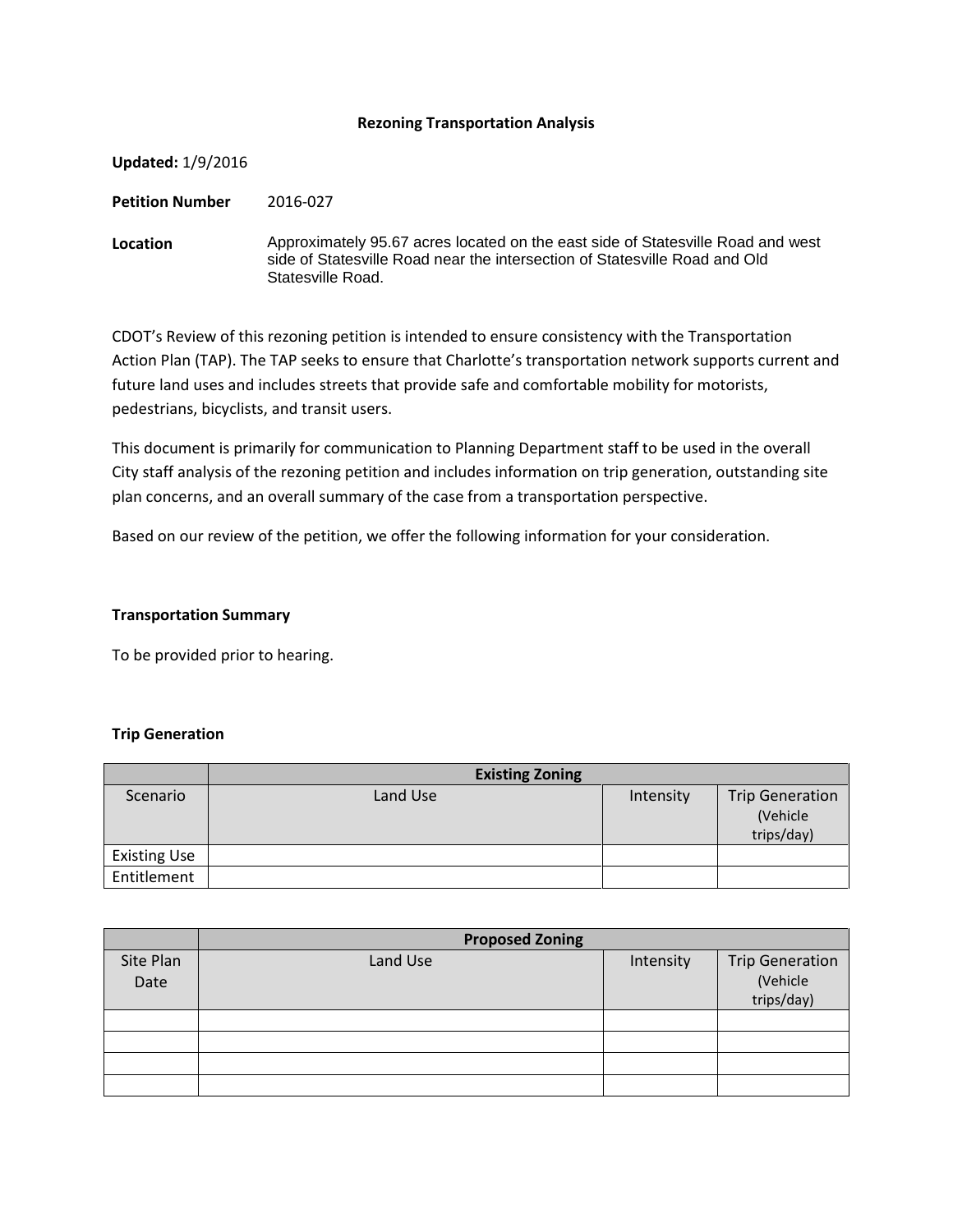# **Outstanding Issues**

None

# **Advisory Information**

The following are requirements of the developer that must be satisfied prior to driveway permit approval.

1. Planning for the site should take into account the proposed north/south extension of Gibbon Road. The Gibbon Road extension will provide a continuous street connection between Statesville Road (SH 21) and West Sugar Creek Road.



2. According to the City of Charlotte's Driveway Regulations, CDOT has the authority to regulate/approve all private street/driveway and public street connections to the right-of-way of a street under the regulatory jurisdiction of the City of Charlotte. CDOT has determined that a leftturn lane is necessary to serve the traffic using the proposed public street/private driveway connection(s) for this site. The engineering design and construction of the left-turn lane is the responsibility of the owner, and shall be performed by a professional engineer registered in the State of North Carolina who has roadway-design experience. CDOT will only approve the proposed public street/private driveway connection(s) provided that a left-turn lane is constructed on Statesville Rd. and/or Old Statesville Rd.